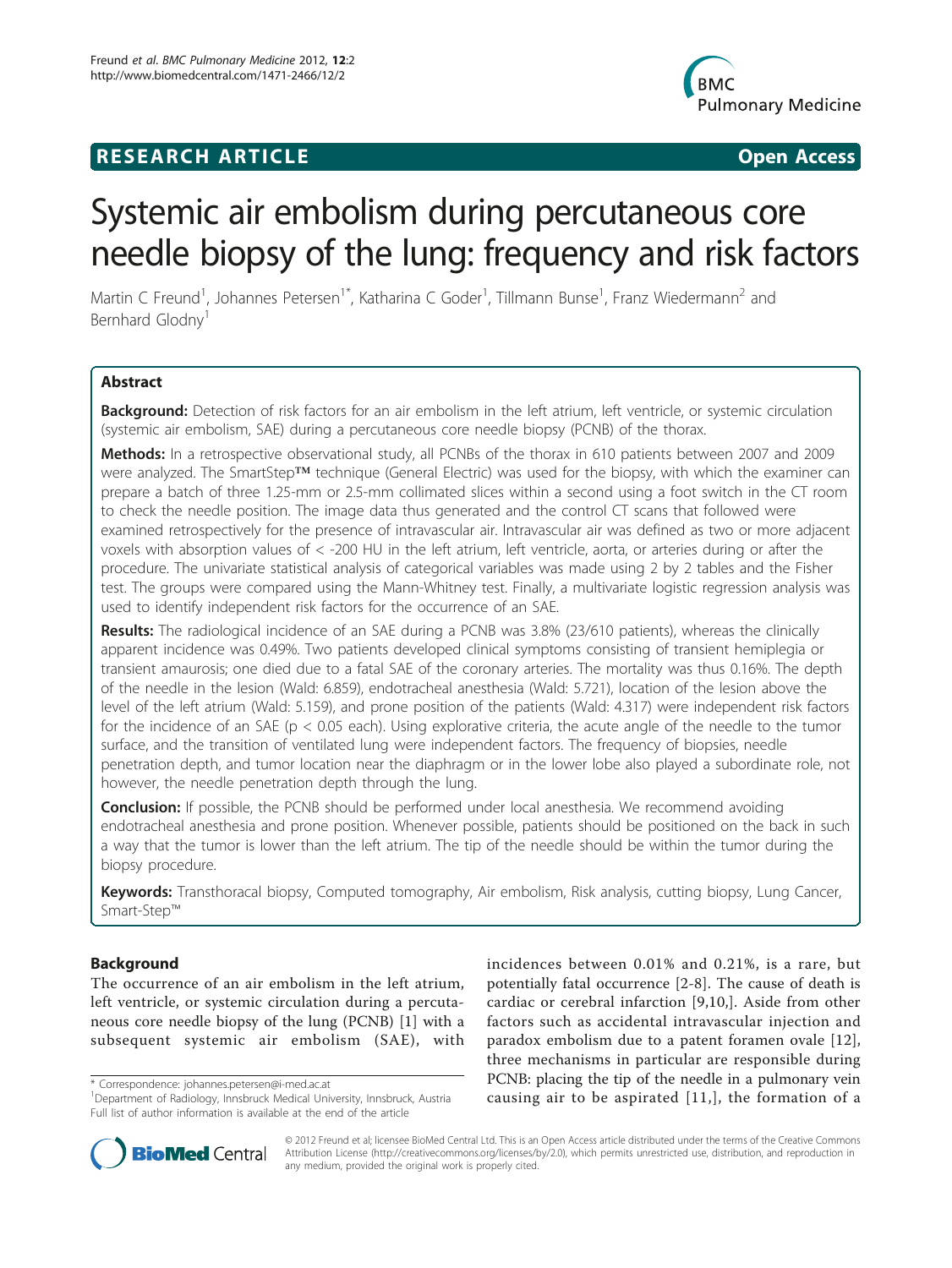bronchial-venous [[14,](#page-10-0)] or alveolar-venous fistula [[15](#page-10-0)] with air passing into the pulmonary vein if the alveolar or bronchial pressure is high or the venous pressure too low [[15](#page-10-0)], and passage of air via the pulmonary capillary bed from the pulmonary artery into the pulmonary venous system [\[16](#page-10-0)], e.g. after pulmonary-arterial injection. Risk factors can be biopsy of cystic or cavitary lesions including vasculitic granulomas, coughing during the biopsy, and positive pressure ventilation [[17\]](#page-10-0). However, there is no evidence for any of these factors beyond anecdotal case study, the lowest level according to GRADE [[18\]](#page-10-0) or the US Preventive Services Task Force classification. Based on the hypothesis that air embolisms are more frequent than previously assumed [[17\]](#page-10-0), in analogy with other centers [[17\]](#page-10-0), systematic control CT scans of the entire thorax after PCNBs were introduced at our center in 2007, as has been recommended as standard procedure for this reason for a few months [\[19\]](#page-10-0). It was thus possible for the first time to determine the frequency of air embolisms and to search for risk factors.

## Methods

#### **Patients**

Between March 2007 and September 2009, PCNBs were performed at our institution on a total of 610 patients, who were all included in the retrospective study. There were 252 women and 358 men with an average age of 61.7 ± 13.4 years (mean: 63.7; range: 6-87 years). The patients also included children who were all biopsied under endotracheal anesthesia. The study was approved by the local ethics committee.

## Biopsied lesions

Of the 610 biopsied lesions, 553 were lesions not in contact with the pleura or pleural-based lesions, while the remaining lesions were located in the mediastinum. Prior to the biopsy, a bronchial tumor or primary tumor of the lung was suspected in 392 cases (64.3%), metastasis of another malignancy in 108 cases (17.7%), sarcoidosis in 16 cases (2.6%), an infiltrate of unknown origin in 24 cases (3.9%), mycosis in 18 cases (3%), vasculitis in 6 cases (1%), and another disease in 46 cases (7.5%). General anesthesia was usually used to biopsy lesions that were located in the immediate vicinity of the heart, were smaller than 0.8 cm, were located far caudal in the middle lobe or in the lingual, or were allocated to lymph node stations 10-14 in order to avoid major complications from bleeding. Children were also biopsied under general anesthesia. Some patients required artificial ventilation at the time of the biopsy and were already intubated when they came for PCNB.

## Procedure used to prepare for the biopsies

The patients were informed on the day before the examination and gave their written consent. Antiplatelet or anticoagulation drugs such as acetylsalicylic acid, clopidogrel, or phenprocoumon were discontinued at least 10 days prior to the biopsy and generally replaced by low molecular weight heparin. The preconditions for the PCNB were blood count, coagulation, and lung function test. Thrombocytopenic patients were administered platelet concentrates before the biopsy until the platelet count reached at least 60,000/ml. This applied to 7 patients (1.1%). All patients received at least one peripheral venous access for administering contrast medium or fluids and medication in case of complications. For planning purposes, a helical chest CT scan (General Electric LightSpeed 16, Milwaukee, USA) without intravenous contrast administration was performed for every patient in 2.5 mm slice thickness, the results of which were used to make the decision to perform the biopsy. After a positive decision (610 patients; 98.9% of all patients presented for biopsy), we attempted to find a comfortable supine or prone position for the patient. After positioning, which was made on the basis of a planning CT scan, one or two radiopaque bars were taped onto the patient's skin as markers. For the subsequent exact planning of needle pathway an in-plane technique was used and the lesion was scanned once again. These images were searched for a possible needle trajectory that avoided visible bronchi and larger vessels. If a suitable trajectory was not found, the gantry was tilted cranial or caudal as it seemed best for removing the structures to be protected from the biopsy plane, and a new CT scan was made. When a possible biopsy pathway was finally found, at least one other planning CT scan was superimposed on the region in question (helical mode, 2.5 mm slice thickness, fixed tube current of 100 mA) after automatic intravenous injection (Missouri™, Ulrich Medical, Ulm, Germany) of 50 ml Iopamidol 370 (Bracco S.p.A., Milan, Italy) with a flow rate of 2 ml/s for visualizing vital segments of the tumor and to rule out vascular malformations. In the selected slice, the distance between the taped-on marker and the planned needle insertion point was then measured. With the help of the laser indicating the position of the table, this distance was measured on the patients skin using a ruler. This allowed the planned needle insertion point to be marked on the skin. Iodine was applied, the region was covered with sterile drapes, and 2 ml of prilocaine 1% (Xylonest™, AstraZeneca, Vienna, Austria) were applied.

#### The SmartStep technique

The biopsy was conducted using the SmartStep™ technique (General Electric, Milwaukee, WI, USA). This makes it possible for the examiner to operate the CT in the examination room with a foot switch. When this switch is activated, three axial slices are displayed on a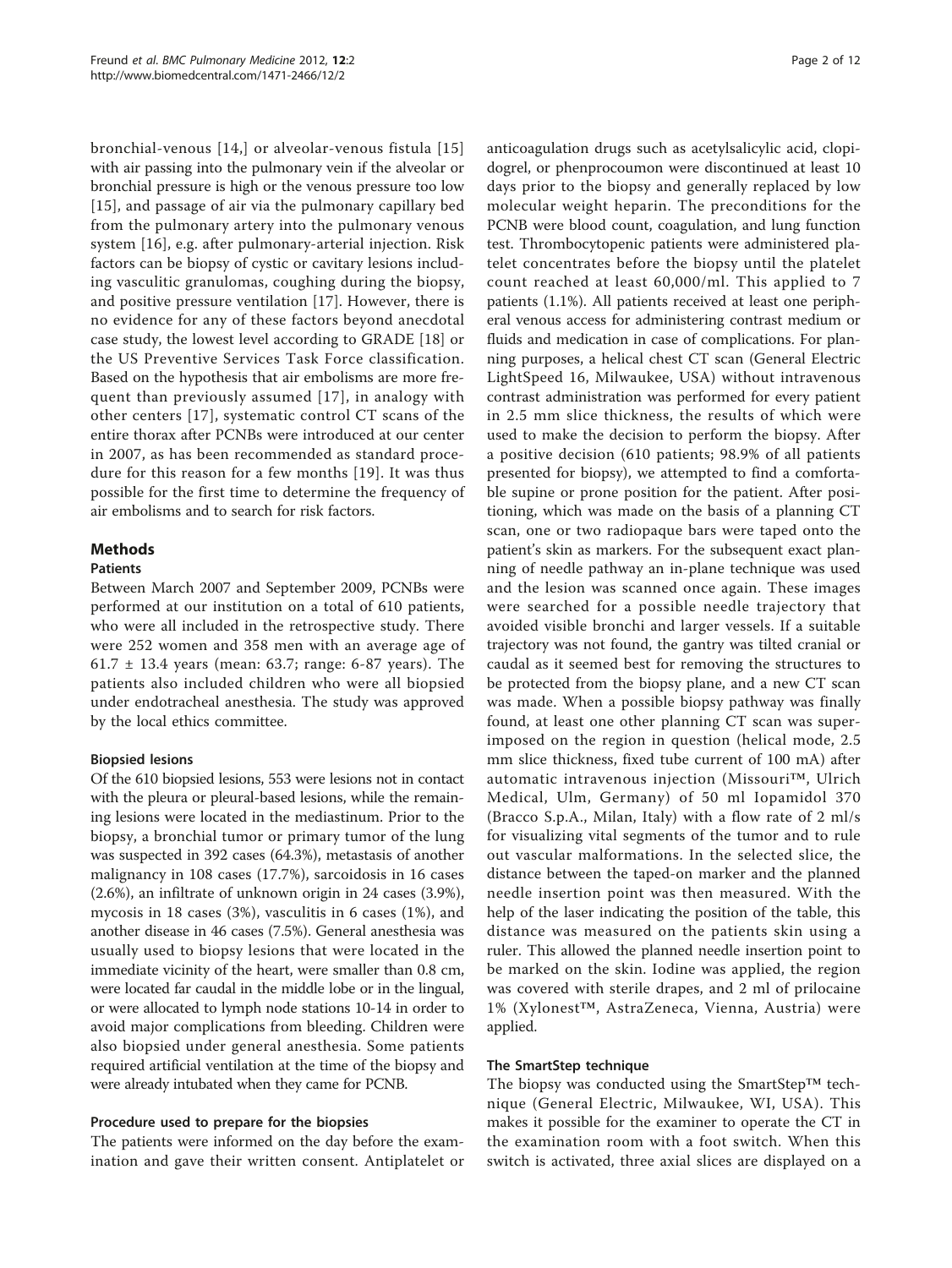monitor in the following second. Collimation of 0.625, 1.25, 2.5, or 5 mm can be selected and overlap of 0.625, 1.25, 2.5, or 5 mm can also be selected. Using a manual switch covered with a sterile film, the examiner can pull the patient on the CT table out of the gantry or automatically move him back to his last position. The examiner can freely page through the planning sequence, which can be displayed on the room monitor in parallel. The planning drawing can be displayed and it is possible to window the images. In comparison with fluoroscopy, the advantages of this technique are superior image quality and a lower dose for patient and examiner, but the disadvantage is the delay of up to one second in displaying the images.

#### Conducting the biopsies

Using this technique, the coaxial needle (17G, Bard Peripheral Vascular Inc., Tempe, AZ, USA) was usually inserted to the desired position during expiration. Proceeding as described by Lucidarme et al. [[1\]](#page-10-0), the mandrel of the coaxial needle was then removed. The cannula was immediately closed airtight with a cap (Fresenius Kabi AG, Bad Homburg, Germany) before another control image was made without the mandrel. If the needle was positioned correctly, an initial specimen was taken using an 18G cutting system. The cap was immediately replaced on the coaxial needle and the position was checked. If the needle was not yet in the correct position or if the position had changed, a correction was made. In this way, it was attempted to obtain at least 3 contiguous tissue cylinders. When sufficient material had been removed, 1 ml of fibrin glue was injected per cm of needle track through aerated lung tissue while withdrawing, as described by Petsas et al. [[20,21\]](#page-10-0) in 1995.

Immediately after removing the needle and applying a sterile adhesive dressing, a control CT scan was made of the entire thorax to detect intravascular air with tube voltage of usually 120 KV and tube currency of 100 mA (0.6 seconds rotation time, 2.5 mm collimation, standard and lung algorithm), and archived in the PACS-system. Depending on the patient's constitution, these parameters were occasionally adjusted if the same image quality could be achieved in slender patients at a lower dose or if a higher dose was required for very obese patients. Two to three hours of bed rest, fasting, and observation were ordered for the patient until a lowdose follow-up CT was made to detect late occurrence of pneumothorax, pleural effusion or parenchymal hemorrhage.

#### Special features of the biopsies

If aerated tissue was traversed, fibrin glue (Tisseel™, Baxter Healthcare, Deerfield, IL, USA) was subsequently applied to seal the injection channel, as recommended by Petsas et al. [[20,21](#page-10-0)]. For 43 patients (7%), transpulmonary biopsies of the mediastinum were made, mainly of lymph node stations 7 and 10 [\[22\]](#page-10-0). Core tissue biopsy needles with a diameter of 17/18G were used together with coaxial biopsy needles with a diameter of 17G (Bard Peripheral Vascular Inc., Tempe, AZ, USA) in 502 cases (82.1%), always in conjunction with a Magnum<sup>™</sup> core needle biopsy system (Bard Peripheral Vascular Inc., Tempe, AZ, USA). Indications for endotracheal anesthesia were small tumor size, immediate proximity of the tumor to large vessels of the hilum, mediastinum, or heart, and patient's request or inability to understand the national language. Some patients were already intubated when they came from an intensive care ward. All children were biopsied under endotracheal anesthesia. The PCNBs were performed by four experienced, boardcertified radiologists.

#### Conducting the examinations and definitions

The examinations were evaluated retrospectively by two observers in consensus on a PACS evaluation workstation (Picture Acquisition and Communication Software; Tiani 3D PACS, Version 3.3.16, Agfa-Gevaert N. V., Mortsel, Belgium) designed for the purpose. Hypodense areas located in the left atrium, left ventricle, or in pulmonary veins which appeared during the biopsy, were visible in at least two consecutive slices, and had Hounsfield levels < -200 HU were considered to be intravascular air. The assessment was verified by a third, very experienced observer (BG). For the diagnosis of intravascular air, all available image data were used; this included images during the SmartStep procedure as well as subsequent thin collimated control CT scans together with coronal, and sagittal reconstructions. All images had been processed in a standard and a lung reconstruction kernel, and all data sets were stored in the PACS system, as well as the original 0.625 mm collimated images. The mean density within the intravascular gas was -383.5 ± 266.2 Hounsfield units. Complications were classified according to the Society of Interventional Radiology Clinical Practice Guidelines of 2003 [\[23\]](#page-10-0).

#### Parameters measured

The parameters explained below were considered as risk factors for the occurrence of an embolism. Under the hypothesis that the probability of injuring a vessel would increase the more biopsies were taken, the number of biopsies taken was recorded. The penetration depth of the cutting needle in the lesion and thus the length of the biopsy cylinder could be varied. It was usually 15 or 22 mm, but for smaller lesions shorter cutting lengths were also used. This parameter was designated the penetration depth of the biopsy needle (mm). The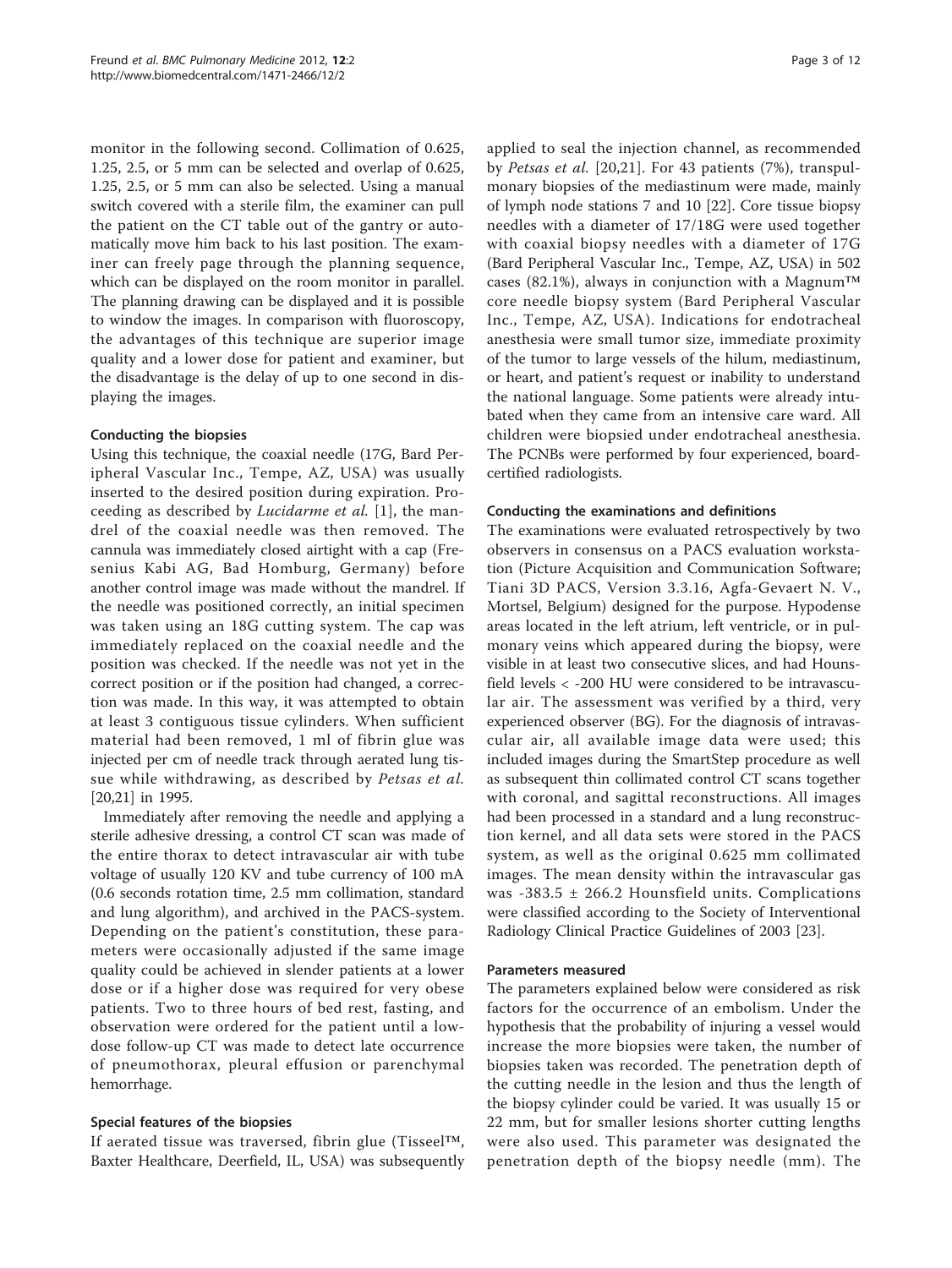duration of the biopsy is the time between infiltration of the skin with a local anesthetic and removal of the coaxial needle after completing the biopsy in minutes. Size and volume of the tumor were determined at a 3D postprocessing workstation (Advantage Windows Version 4.4, General Electric, Milwaukee, WI, USA), and indicated in millimeters or milliliters. Vasculitis, for example Wegener's granulomatosis, and mycosis were considered potential risk factors, as was the presence of necrosis as a categorical variable. Traversing aerated healthy lung tissue versus the direct biopsy of pleural-based lesions without traversing aerated tissue was also considered a risk factor in the sense of a categorical variable. Other categorical variables were prone or supine position of the patient and the differentiation between endotracheal anesthesia or local anesthesia, as well as the completeness of the fibrin line through the lung after removal of the needle. The distance of the tumor from the apex of the lung in relation to the total length of the lung in the body's longitudinal axis was considered, as was the distance of the tumor ventral from the dorsal border of the lung in relation to the total width in the anterior-posterior dimension, and the distance of the tumor mediastinal to the lateral border of the lung in relation to the total area in the coronal dimension. These were relative measures for the location of the tumor in the space of the lung, in the sense of a three-dimensional coordinates system. They were indicated in percentages. For determining these data, strictly transverse, sagittal, or coronal oriented, 3D, minimum-intensity projection reconstructions were made on the aforementioned post-processing workstation. The position of the mid-point of the tumor with respect to the mid-point of the left atrium was taken into consideration. To do this, the distance of the plane parallel to the table top through the center of the tumor from the plane parallel to the table top through the center of the atrium was indicated in millimeters, with a positive algebraic sign if the tumor was closer to the table top than the atrium and a negative algebraic sign if the tumor was higher than the atrium above the table top. In an analogous manner, the vertical distance between the center of the tumor and the tabletop was determined in centimeters. The subjective extent of patient movement on a scale of one to four was recorded. One meant that the patient was very still and did not move; four meant that the patient had moved a great deal during the examination, e.g. by placing his arm, which was positioned over the head, next to his body or vice versa or by changing his position. The pleura-tumor distance in centimeters, the emphysema in the needle trajectory zone through the lung indicated in Hounsfield units, the partial thromboplastin time (in seconds), prothrombin time (%), platelet count, age in years, and sex were taken into consideration. The

greatest diameter of any bleeding into the lung was measured in millimeters and considered as a parameter. The smallest angle between the needle and the surface of the tumor at the point the needle entered the tumor was considered as "needle angle to the tumor surface". The slice thickness of the axial images in the SmartStep mode during the biopsy was also recorded. The parameter "coughing" was recorded only rarely; we therefore did not include it in the evaluation.

#### Measures in the event an SAE occurred

If an air embolism was detected during or directly after the procedure, immediate measures were initiated. All four cases (4/23) occurred in a prone position. The head was lowered in the Trendelenburg position to prevent a cerebral infarction and the biopsy was terminated. Pure oxygen was administered and intravenous anticoagulation with unfractionated heparin was initiated [\[24](#page-10-0),[25](#page-10-0)]. The position was maintained until all the air was physically reabsorbed. Immediately after this, a neurological examination was ordered. The remaining cases were not detected until the neurological symptoms occurred after the biopsy ( $n = 2$ ; 2/23), or until the retrospective evaluation of the images.

#### **Statistics**

Descriptive statistics were made using the Excel program (Microsoft, Seattle; WA, USA). All analyses were made for each biopsy. For example, if a re-biopsy was needed for a patient, the re-biopsy was counted as a new biopsy. Using distribution analyses with the aid of D'Agostino-Pearson tests, group comparisons were made using the Mann Whitney U test or Student's t-test [[26](#page-10-0)], where appropriate. The univariate comparison of categorical parameters was always carried out using Fisher's exact test, which was calculated using GraphPad Prism, version 5.00 (Graph Pad Software, San Diego, CA, USA). Logistic regression models were then fitted using standard decision criteria and taking all possibly significant parameters determined by univariate methods into consideration and further selection of parameters was made on the basis of the regression models. Finally, in a forward stepwise selection procedure under consideration of the selected parameters, logistic regression models were fitted to the target variables for "intravascular air". The program SPSS 15 (SPSS Inc., IBM, Chicago, IL, USA) was used for this.  $P < 0.05$  was considered statistically significant.

#### Results

#### Assigning patients to the two groups

For 23 patients, 8 women and 15 men with a mean age of  $56.5 \pm 18.1$  years, an SAE was verified during or after the biopsy. This is equivalent to 3.8% of all patients. No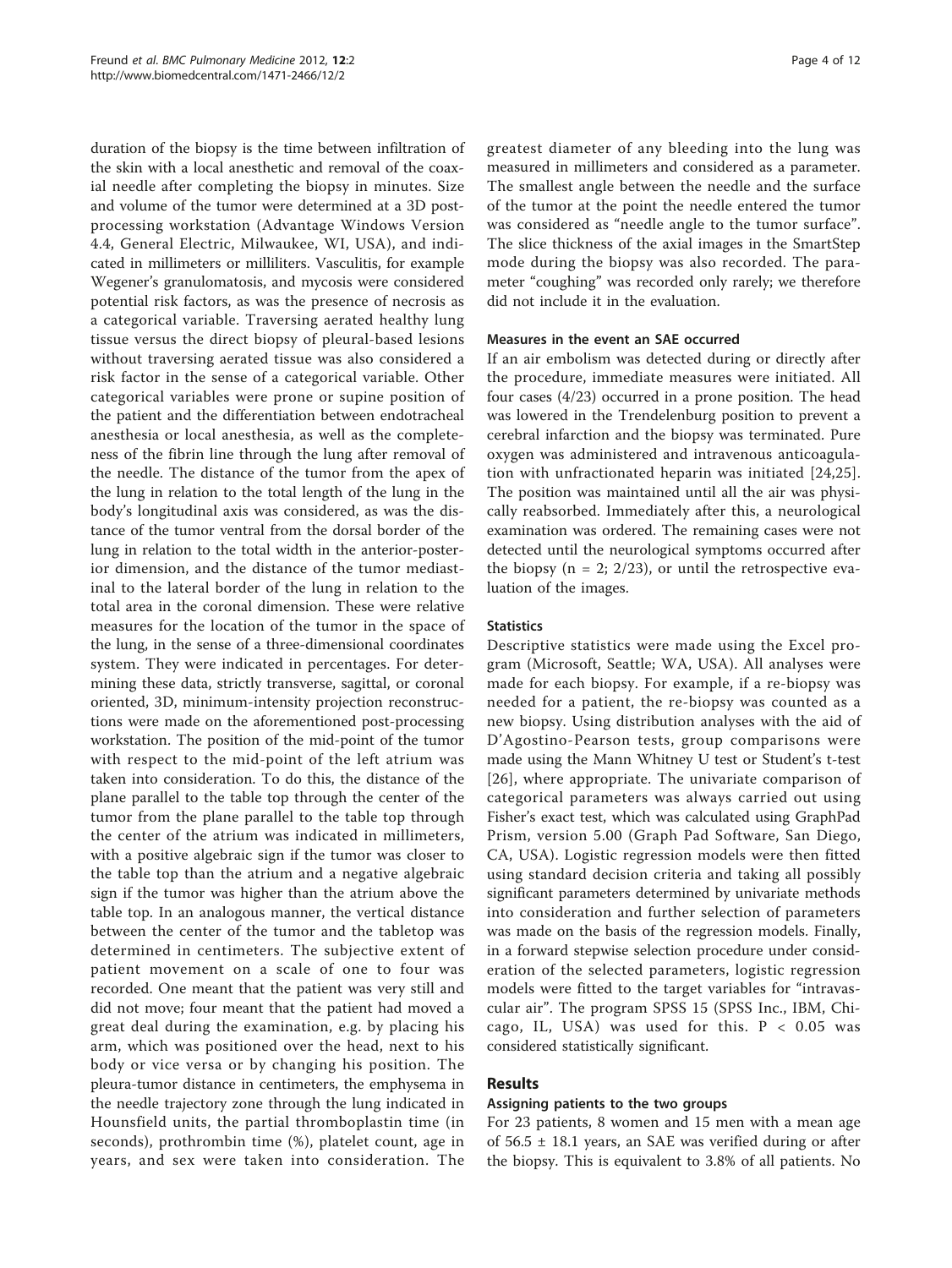SAE was detected in 587 patients, 244 women and 343 men with a mean age of  $63.7 \pm 13.4$  years, corresponding to 96.2% of all patients.

## Complications

Hemorrhage was verified by CT scan in 400 patients (65.6%). Of these, 397 cases (99.3%) required no therapy (minor complication A), and 3 required nominal therapy consisting of bronchoscopic suctioning (minor complication B). In one patient, the bleeding had to be treated by microcoil embolization of the intercostal artery. Her hospital stay was extended by more than 48 hours (major complication D).

Pneumothorax developed in 94 patients (15.4%); ten patients (1.6%) had to be treated with a chest tube and 84 patients (89.6%) were observed only. This was classified as minor complication A for 83 patients, as minor complication B for one patient requiring nominal therapy, and major complication D for 10 patients requiring prolonged hospitalization > 48 hours.

#### Complications due to intravascular air

While no symptoms occurred in 20 of the 23 patients with SAE, three patients showed symptoms. One male patient developed a transient bilateral amaurosis (major complication D, prolonged hospitalization > 48 hours), one male patient had transient hemiplegia that regressed completely (major complication D, prolonged hospitalization > 48 hours), and one female patient suffered a fatal coronary infarction from an SAE (major complication F, death; Figure 1). The mortality from SAE was thus 1/610 (0.16%), morbidity was 2/610 (0.3%).

#### Detection of intravascular air

In four patients, the embolism was detected during or directly after the examination on the basis of the CT scans; in two patients, shortly afterward due to the symptoms of amaurosis and cerebral infarction. The other 17 cases were detected retrospectively when evaluating the images in the PACS for this study. Other examples of SAE's are shown in Figure [2](#page-5-0) and [3.](#page-5-0)

#### Univariate analysis of the risk factors

In the univariate analyses of categorical variables, prone position of the patient, and location of the lesion in the lower lobe were risk factors for an SAE (p < 0.05 each, Table [1\)](#page-6-0). There was also a tendency seen for the factor endotracheal anesthesia ( $p < 0.1$ , Table [1](#page-6-0)). In the univariate analyses of continuous variables, caudal position of the lesion, level of the lesion above that of the left atrium respective to the patient's position, large number of biopsies, and small CT-slice thickness during the biopsy, were risk factors for an SAE ( $p < 0.05$  each, Table [2\)](#page-7-0). An intravascular position of the tip of the needle was never observed.

#### Multivariate analysis of the risk factors

The independent risk factors for the occurrence of an SAE, determined using standard selection criteria in the order of significance, are shown in Table [3.](#page-7-0) If less restrictive selection criteria were used for including a variable in the model (probability for stepwise entry 0.1 and removal 0.2), the factors needle path through ventilated lung and acute angle of the needle to the surface of the tumor also occur in the models (Table [4](#page-8-0))



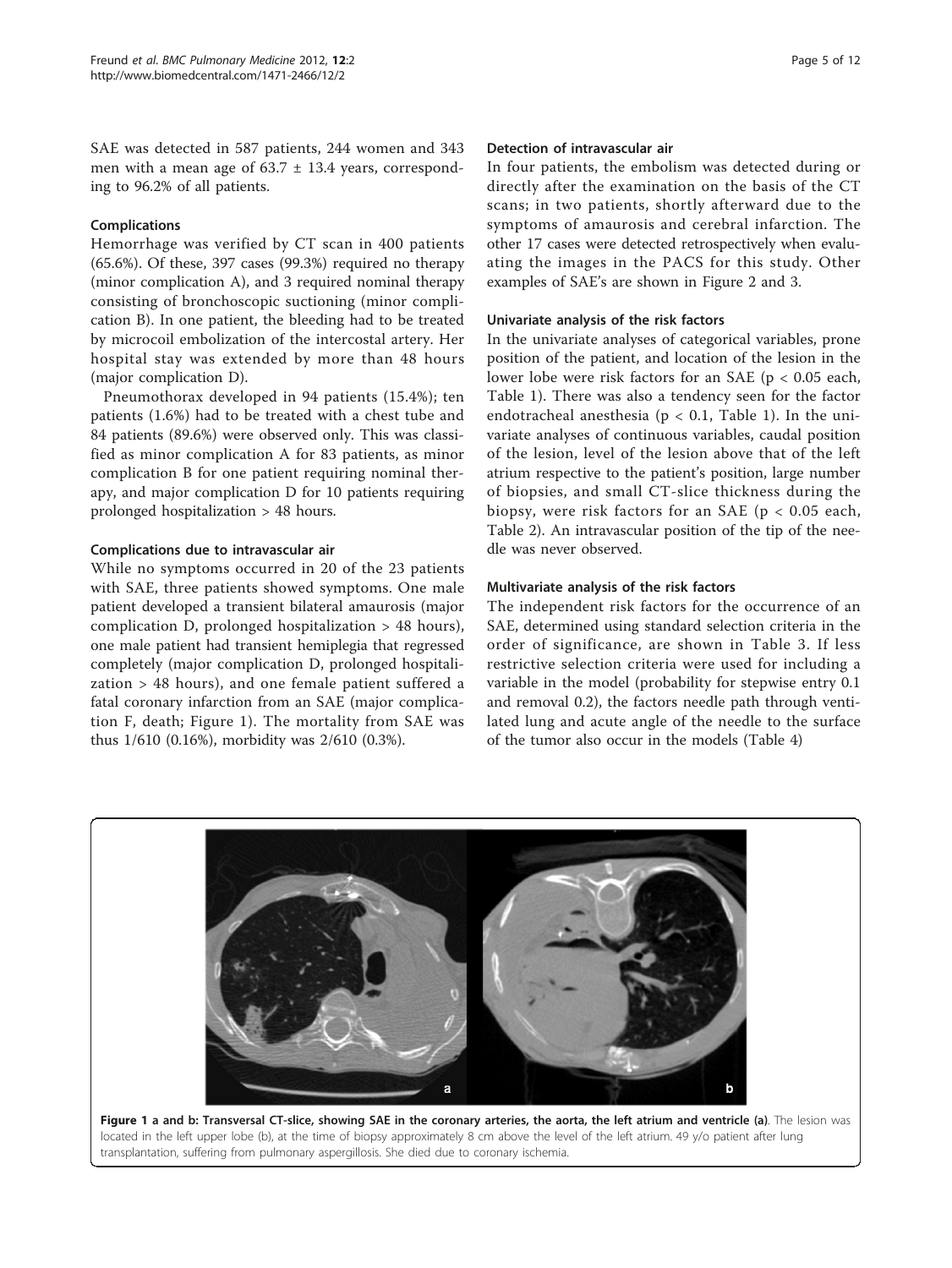

<span id="page-5-0"></span>

## Discussion and Conclusion

This study is the first one to identify risk factors for the occurrence of an SAE that depend on the biopsy technique. Risk factors include needle depth in the tumor, endotracheal anesthesia, level of the tumor above the left atrium, and prone position. In the univariate analyses, prone position of the patient, location of the lesion in the lower lobe, basal location of the tumor, level of the lesion above the level of the left atrium, large number of biopsies were significant. If the presence of intravascular air is investigated, the incidence is clearly higher than previously indicated. However, with a radiological incidence of 3.8%, an air embolism is still considered rare, but its consequences are potentially fatal. In our study, the mortality of 0.16% was attributed to a coronary infarction from an air embolism. However, the morbidity caused by the SAE of one case each of

transient amaurosis and transient hemiplegia is comparable with the results of other studies [[2-4,4,6](#page-10-0)-[8\]](#page-10-0).

The fact that only 26.1% of the air embolisms were detected during or immediately after the biopsy should draw the conclusion that the radiologist should be more aware of the incidence of SAE during and directly after biopsy and that a meticulous search for intravascular air in the left atrium or left ventricle should be prompted by the radiologist before terminating the procedure. This could prevent the protean manifestations of SAE from the left atrium or left ventricle due to the fact that immediate measures could be initiated while the patient is still on the examination table, for example Trendelenburg positioning, administering pure oxygen and initiating unfractionated heparin i.v. therapy. Probably, these measures might have prevented the neurological sequelae in two study patients with amaurosis and cerebral infarction.

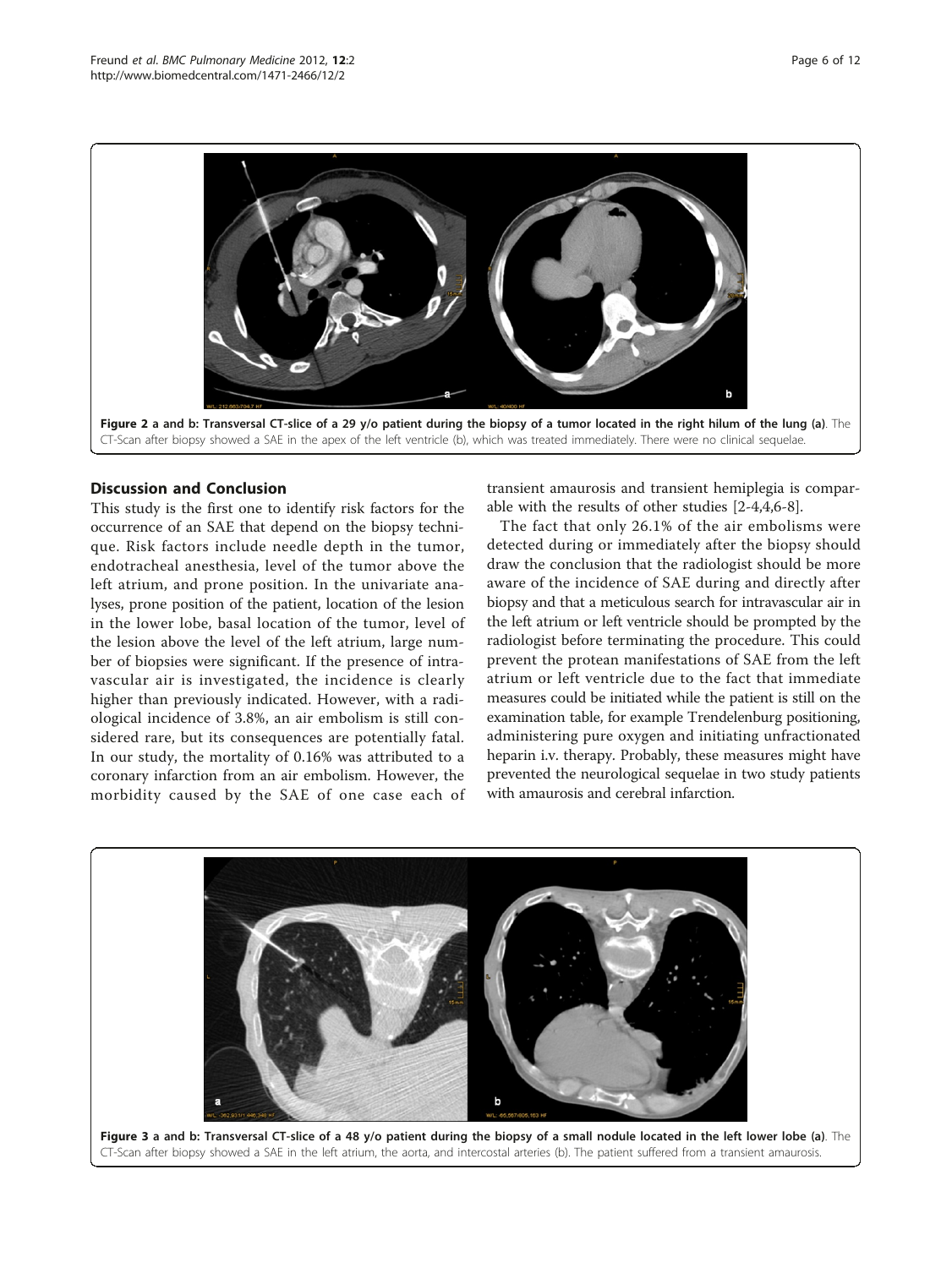|                                                                 |                   | Patients with air embolism   |              | Patients without air embolism |                              |       |                            |
|-----------------------------------------------------------------|-------------------|------------------------------|--------------|-------------------------------|------------------------------|-------|----------------------------|
|                                                                 | Factor<br>present | <b>Factor not</b><br>present | $\%$         | Factor<br>present             | <b>Factor not</b><br>present | %     | Significance<br><b>FET</b> |
| Prone position                                                  | 19                | 4                            | 82.6         | 269                           | 318                          | 45.8  | $0.0005$ (s)               |
| Lobar location: Upper lobe, middle lobe or lingular<br>segments | 10                | 13                           | 43.5         | 391                           | 196                          | 66.6  | $0.0261$ (s)               |
| Bleeding of any extent visible                                  | 18                | 5                            | 78.3         | 382                           | 205                          | 65.01 | $0.053$ (ns)               |
| Intubation anesthesia                                           | 17                | 6                            | 74           | 308                           | 279                          | 52.5  | $0.0543$ (ns)              |
| Mycosis present                                                 | 2                 | 21                           | 8.7          | 16                            | 571                          | 2.7   | $0.1443$ (ns)              |
| Necrosis present within the lesion                              | 6                 | 17                           | 26.0         | 88                            | 499                          | 15    | $0.1467$ (ns)              |
| Needle path through ventilated lung                             | 20                | 3                            | 87           | 452                           | 135                          | 77    | $0.3203$ (ns)              |
| <b>Hemoptysis</b>                                               |                   | 22                           | 4.3          | 11                            | 576                          | 1.8   | $0.3722$ (ns)              |
| Pneumothorax                                                    | 5                 | 18                           | 21.8         | 89                            | 498                          | 15.1  | $0.3784$ (ns)              |
| Gender (female)                                                 | 8                 | 15                           | 34.8         | 244                           | 343                          | 41.6  | $0.6669$ (ns)              |
| Fibrin glue line complete                                       | 17                | 6                            | 74           | 404                           | 183                          | 69    | $0.8185$ (ns)              |
| <b>Vasculitis present</b>                                       |                   | 23                           | $\mathbf{0}$ | 6                             | 581                          | 1.02  | $1$ (ns)                   |

#### <span id="page-6-0"></span>Table 1 Univariate analysis of categorical data using Fisher's exact test.

Abbreviations: FET-Fisher's exact test; ns-not significant; s-significant

In the systematic retrospective evaluation of the images, the radiological incidence of air embolism was 3.8%, as mentioned above, much higher than the clinically apparent incidence, which was consistent with that indicated in other studies [[2-8\]](#page-10-0). The fact, that many of the SAE's are visible only by radiology in an especially designed protocol must be taken into consideration when the high radiological incidence of air embolisms found here is compared with the clinical data indicated in literature.

Our study represents the first study with a systematic retrospective search for intravascular air embolisms in a study population and with the deduction of risk factors. The knowledge of risk factors allows implementation of adequate measures before the biopsy procedure and may prevent potentially harmful SAE in the future. A good example represents the female patient with SAE to the left coronary artery and subsequent cardiac arrest and death. Three risk factors were present during the biopsy procedure, i.e. prone position, location of the lesion above the level of the left atrium and general anesthesia, but these were not known until this study. Unfortunately, we could not influence any of these factors retrospectively; that is the nature of the retrospective design of the study.

In principle, all the factors named can be easily influenced by the radiologist performing the procedure, however, before drawing any consequences from the study, its limitations should be pointed out. According to the USPSTF classification, the level of evidence is II-2. This is a retrospective observational study, which means that even if it is conducted accurately, due to the non-consideration of factors that, for example, were not documented by the examiner, uncontrolled and uncontrollable errors can arise. Although statistical

analyses of the 23 cases with SAE were possible for the first time, it is conceivable that some factors could have been mathematically eliminated from the regression models due to the small size of the patient group with the event. Certain factors of influence such as the biopsy of cavitary or vasculitic lesions [\[17\]](#page-10-0), whose influence definitely seems plausible, could not even reasonably be accounted for in the models due to their sparsity. On the other hand, it is certainly conceivable that some factors we named might turn out to be non-existent or coincidental in a prospective verification. As can be seen in Table [2](#page-7-0) the standard deviation of the factor depth of the needle in the tumor is especially large in the group of patients with an air embolism, and the needle depth in the tumor covered by the standard deviation is largely consistent with the area covered by the standard deviation of the other group - and yet the factor is retained in the multivariate analyses. We have no explanation for this, but we report this result and recommend that it should be confirmed or rejected on the basis of other studies. Another weakness is that no systematic clinical follow-up examinations were made. All patients were seen again by the radiologist in a final consultation two to four hours after the biopsy for a control CT scan, but there are no systematic records of this talk. Unfortunately, there is no record of the probably very important factor "coughing" [\[27](#page-10-0)]. Finally, it must be stated that not CT, but transesophageal and probably transcutaneous echocardiography must be considered the gold standard diagnostic measure. Using transesophageal techniques, even the smallest gas bubbles can be detected [[15](#page-10-0),[28](#page-10-0),[29](#page-10-0)] and relatively small amounts of air can be detected even transcutaneously [[15\]](#page-10-0). As we did not use these methods, the reported incidence might still underestimate the true occurrence, although storing the thin collimated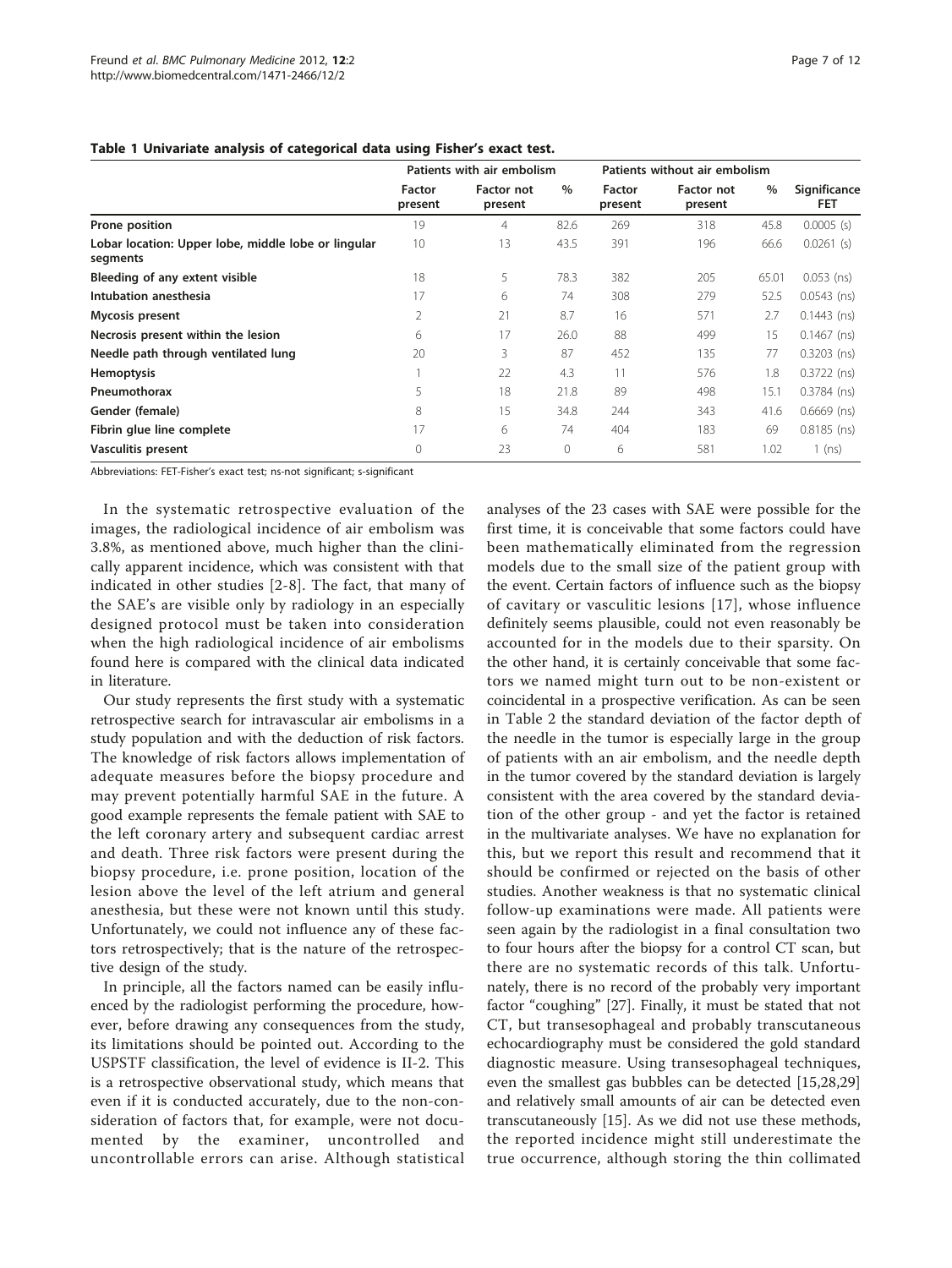<span id="page-7-0"></span>

|                                                                                                        | Patients with air<br>embolism |                | Patients without air<br>embolism |          |                |      |                          |                            |
|--------------------------------------------------------------------------------------------------------|-------------------------------|----------------|----------------------------------|----------|----------------|------|--------------------------|----------------------------|
|                                                                                                        |                               | Mean Median SD |                                  |          | Mean Median SD |      | Unit of<br>measurement   | Significance<br><b>WMT</b> |
| Level of the lesion above the left atrium                                                              | 57                            | 63,3           | 33.2                             | 29.1     | 33.7           | 38.9 | mm                       | $0.0008$ (s)               |
| Needle angle to the tumor surface                                                                      | 65.7                          | 68.4           | 17.2                             | 72.1     | 75.1           | 15.7 | Angular<br>degree        | $0.0638$ (ns)              |
| Collimation during the biopsy (smart step)                                                             | 2.2                           | 2.5            | 0.8                              | 2.4      | 2.5            | 0.5  | mm                       | $0.0318$ (s)               |
| <b>Number of biopsies</b>                                                                              | 8.9                           | 8              | 3.0                              | 7.7      | $\overline{7}$ | 3.3  | number                   | $0.0356$ (s)               |
| Absolute Distance from the apex of the lung to the lesion                                              | 137.4                         | 151            | 65.5                             | 110.9    | 104.3          | 75.2 | mm                       | $0.0397$ (s)               |
| Number of specimens                                                                                    | 6.8                           | $\overline{7}$ | 2.1                              | 6.1      | 6              | 2.7  | number                   | $0.0569$ (ns)              |
| Relative distance from the apex of the lung to the lesion                                              | 50.6                          | 58.8           | 22.6                             | 42.6     | 39.1           | 24.7 | $\%$                     | $0.0606$ (ns)              |
| PT                                                                                                     | 108.1                         | 109            | 13.5                             | 102.9    | 103            | 13.0 | %                        | $0.1136$ (ns)              |
| Duration of biopsy                                                                                     | 49.3                          | 29.9           | 60.0                             | 25.9     | 22             | 14.5 | minutes                  | $0.2461$ (ns)              |
| Patients age                                                                                           | 56.4                          | 62.2           | 18.0                             | 61.8     | 63.7           | 13.4 | years                    | $0.2521$ (ns)              |
| Rectangular distance from the plane of the most posterior point<br>of the lung to the tumor (absolute) | 71.6                          | 62.6           | 41.0                             | 79.5     | 74.5           | 41.4 | mm                       | 02854 (ns)                 |
| Distance between pleura and tumor in the needle trajectory                                             | 19.8                          | 20.5           | 13.2                             | 24.5     | 21.2           | 19.4 | mm                       | $0.3322$ (ns)              |
| Vertical distance between the lesion and the tabletop                                                  | 156.5                         | 161            | 45.2                             | 150.4    | 145            | 60.2 | mm                       | 03499 (ns)                 |
| Rectangular distance from the plane of the most posterior point<br>of the lung to the tumor (relative) | 37.5                          | 34.2           | 23.0                             | 40.6     | 38.2           | 22.0 | $\%$                     | $0.3599$ (ns)              |
| <b>Platelet count</b>                                                                                  | 229.3                         | 234            | 86.1                             | 254.2    | 243            | 88.9 | Number/ml                | $0.4030$ (ns)              |
| Needle deepness in tumor                                                                               | 10.5                          | 7.1            | 12.2                             | 7.7      | 5.3            | 9.1  | mm                       | $0.4589$ (ns)              |
| Degree of movement of the patients                                                                     | 1.4                           | $\mathbf{1}$   | 0.6                              | 1.6      | $\mathbf{1}$   | 0.8  | Ordinal scale<br>$(1-4)$ | $0.4849$ (ns)              |
| FEV1                                                                                                   | 2.4                           | 2.4            | 0.8                              | 2.3      | 2.1            | 0.9  | liter                    | $0.4974$ (ns)              |
| Diameter (WHO)                                                                                         | 22.7                          | 18.1           | 13.1                             | 22.5     | 17             | 16.2 | mm                       | $0.5597$ (ns)              |
| Density of the lung                                                                                    | $-848.1$                      | $-859$         | 43.9                             | $-843.2$ | $-849$         | 50.2 | Hounsfield<br>units      | $0.5602$ (ns)              |
| Axial diameter of the lesion (RECIST)                                                                  | 32.7                          | 28             | 23.2                             | 30.0     | 22.4           | 23   | mm                       | $0.5820$ (ns)              |
| Volume of the lesion                                                                                   | 30.6                          | 6.3            | 50.9                             | 30.9     | 5.8            | 81.9 | ml                       | $0.6188$ (ns)              |
| <b>PTT</b>                                                                                             | 29.7                          | 28.5           | 4.6                              | 29.9     | 29             | 4.3  | seconds                  | $0.6736$ (ns)              |
| Rectangular distance from the plane of the most lateral point of<br>the lung to the tumor (relative)   | 53.1                          | 50.6           | 17.7                             | 52.1     | 52.0           | 19.5 | %                        | $0.8185$ (ns)              |
| Diameter of a visible bleeding in lung (RECIST)                                                        | 17.5                          | 15.5           | 13.1                             | 19.4     | 16.4           | 20.1 | mm                       | $0.8908$ (ns)              |
| Rectangular distance from the plane of the most lateral point of<br>the lung to the tumor (absolute)   | 74,9                          | 72             | 25.9                             | 73.6     | 73.8           | 28.1 | mm                       | $0.9235$ (ns)              |
| <b>Biopsy length</b>                                                                                   | 16.3                          | 15             | 3.4                              | 16.7     | 15             | 3.3  | mm                       | $0.9266$ (ns)              |

Abbreviations: FEV1-Forced Expiratory Volume in 1 second; ml-Milliliter; mm-Millimeter; ns-not significant; PT-Prothrombine-Time; PTT-Partial Thromboplasine time; s-significant; WMT-Whitney-Mann Test

source images of the control CT scan after the procedure and then having them evaluated retrospectively by three different persons allows us to presume high sensitivity for detecting intravascular air. Finally, we have to consider that among our patients, only 3 showed clinically apparent complications of SAE, too few for further analysis.

The result that endotracheal anesthesia is a risk factor for the occurrence of air embolisms is not surprising, as positive-pressure ventilation has already been suspected

| Table 3 Logistic regression model using standard selection criteria with the target parameter "SAE". |
|------------------------------------------------------------------------------------------------------|
|------------------------------------------------------------------------------------------------------|

|                                                                                       | Model | <b>Selection</b><br>criteria | Wald | D     | Assessment                                      |
|---------------------------------------------------------------------------------------|-------|------------------------------|------|-------|-------------------------------------------------|
| Needle penetration depth in the tumor (Needle tip not in the tumor<br>is risk factor) |       | Standard                     | 6.9  |       | 0.009 Most important independent risk<br>factor |
| Intubation anesthesia (Anesthesia is risk factor)                                     |       | Standard                     | 57   | 0017  | Independent risk factor                         |
| Height above the level of the left atrium (Height is risk factor)                     |       | Standard                     | 52   | 0.023 | Independent risk factor                         |
| Prone or supine position (prone position is risk factor)                              |       | Standard                     | 43   | 0038  | Independent risk factor                         |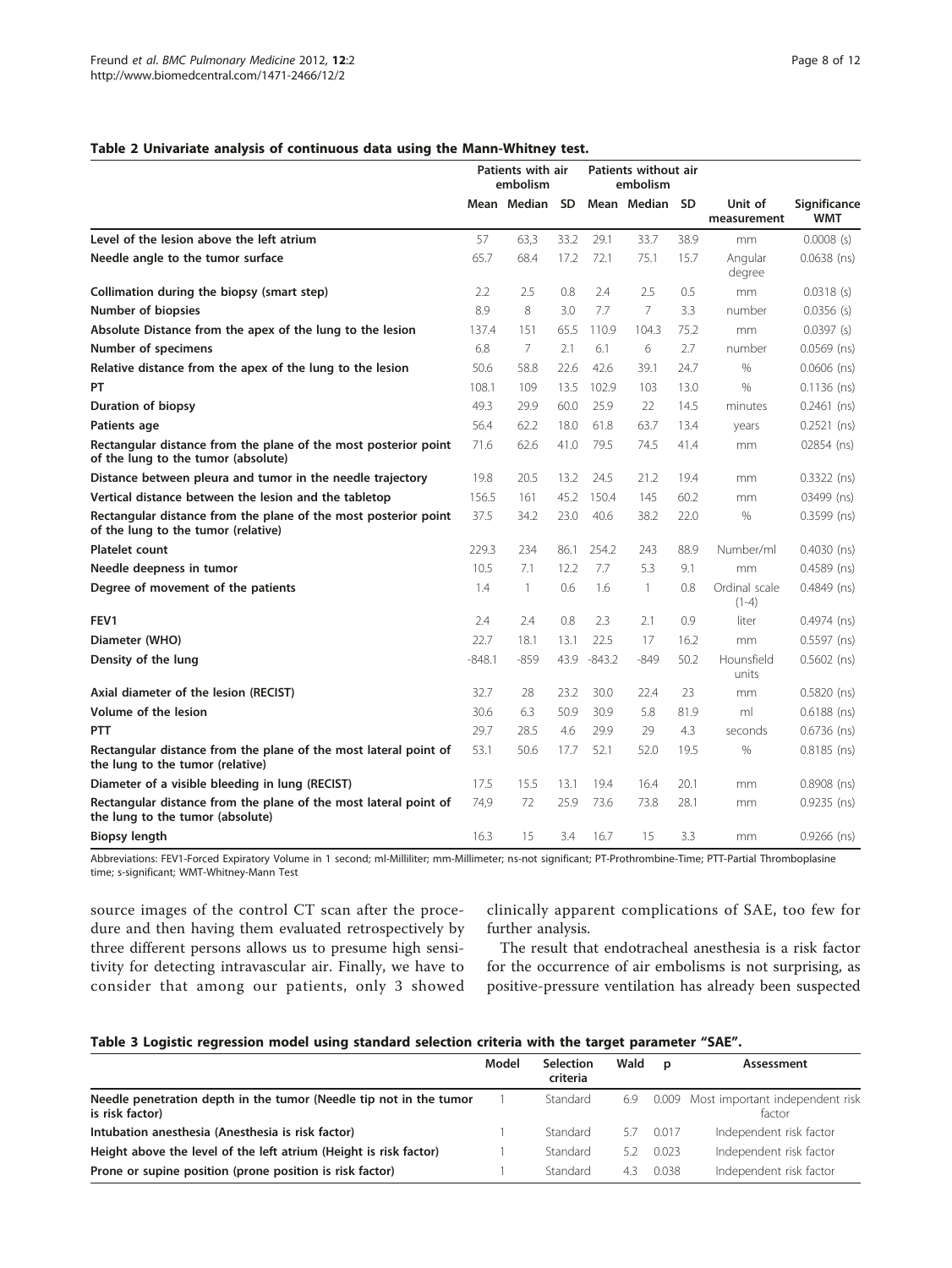<span id="page-8-0"></span>

|  |  | Table 4 Logistic regression model using explorative selection criteria with the target parameter "SAE". |  |
|--|--|---------------------------------------------------------------------------------------------------------|--|
|--|--|---------------------------------------------------------------------------------------------------------|--|

|                                                                                       | Model | <b>Selection</b><br>criteria | Wald | p     | Assessment                                |
|---------------------------------------------------------------------------------------|-------|------------------------------|------|-------|-------------------------------------------|
| Needle penetration depth in the tumor (Needle tip not in the tumor<br>is risk factor) |       | Explorative                  | 9.1  | 0.002 | Most important independent risk<br>factor |
| Intubation anesthesia (Anesthesia is risk factor)                                     |       | Explorative                  | 6.8  | 0.009 | Independent risk factor                   |
| Height above the level of the left atrium (Height is risk factor)                     |       | Explorative                  | 6.0  | 0.014 | Independent risk factor                   |
| Needle angle to the tumor surface (More acute angle may be risk<br>factor)            |       | Explorative                  | 4.6  | 0.032 | Independent risk factor                   |
| Prone or supine position (prone position is risk factor)                              |       | Explorative                  | 3.3  | 0.067 | Independent risk factor                   |
| Needle path through ventilated lung                                                   |       | Explorative                  | 2.9  | 0.085 | Independent risk factor                   |

as such in literature [[17](#page-10-0),[30,31\]](#page-11-0). The higher the intraalveolar or intra-bronchial pressure, the greater the danger of air passing from the aerated areas of the lungs to the vascular system is [[15](#page-10-0)]. Though we have no exact information regarding the ventilation pressure used on our patients, it is advisable to keep it as low as possible. The high percentage of biopsies conducted under endotracheal anesthesia in comparison with literature can be attributed to the large number of complex procedures, such as biopsies of lesions located in close proximity to the heart and tumors that were smaller than 1 cm, and even smaller than 0.8 cm. Additionally, many lesions in lymph node stations 10, 11, 12, 13, and 14 were biopsied, positions in which even the smallest deviations from the plan could lead to severe complications from bleeding. Children, mentally impaired patients, on patient's request or inability to understand the national language were not biopsied under local anesthesia for obvious reasons, nor were already intubated patients from the intensive care ward. In some cases, in the initial medical discussion for a biopsy, patients are advised by their pulmonologist to have "short-acting anesthesia". We have discontinued this liberal handling of endotracheal anesthesia in view of the result that it could be an independent and very plausible risk factor for the occurrence of an SAE. We now advise patients against anesthesia whenever possible and offer analgesic sedation. If endotracheal anesthesia appears to be necessary, the needle is now removed during breath-hold in expiration position after disconnecting the ventilator.

The risk of air inflow to a vein depending on the positioning of the patient is also known from neurosurgery [[12\]](#page-10-0). A sitting position with the head as the highest point of the body is considered especially risky [\[15\]](#page-10-0). The frequency of occurrences of intravascular air during PCNB from a tumor located above the level of the left atrium can be explained similarly - the higher the lesion above the left atrium, the lower the pulmonary venous pressure and the greater the danger of air inflow if a vascular wall is damaged. This also explains the risk of the prone position, as most lesions in the lower lobe are biopsied in this position, which are then located far

above the level of the atrium. As a consequence, it must be concluded that positioning a lesion above the level of the left atrium and also prone position are to be avoided. Accepting the longer parenchymal path required for the biopsy of dorsal tumors in supine position might thus be safer with respect to the probability of an embolism.

The most important independent risk factor, namely needle penetration depth in the tumor, is very plausible. The deeper the tip of the needle in the tumor was, the lower the risk of an air embolism because no aerated parenchyma was located there and therefore no alveolar-venous or bronchial-venous fistula could be formed. Conversely, when the tip of the needle was outside of the tumor and the biopsy was made from the aerated tissue into the tumor, this was the greatest risk factor. From this it can be concluded that the tip of the needle should be placed within the tumor whenever possible and the aerated lung tissue in front of the tumor should not be included in the biopsy.

The fact that both prone position and level of the tumor above the left atrium are retained in the model independently of one another must be observed more closely. Prone position does not necessarily mean that the tumor was located above the level of the left atrium, and supine position does not necessarily mean that the lesion was located below the level of the atrium, making it plausible that the factors are independent of each other. However, if the factor prone position is omitted from the models, the factor level of the tumor above the left atrium became more important and vice versa. This leads us to conclude that that the factors are not totally independent of each other. Moreover, it is possible that prone position as compared with supine position results in a reduction in compliance of the thorax that changes intrathoracic pressure ratios, so that prone position itself could increase the risk. However, such considerations are highly speculative and are not further supported by our results.

It is theoretically conceivable that by applying fibrin glue during needle removal to prevent pneumothorax, some air could be injected. Arguments against this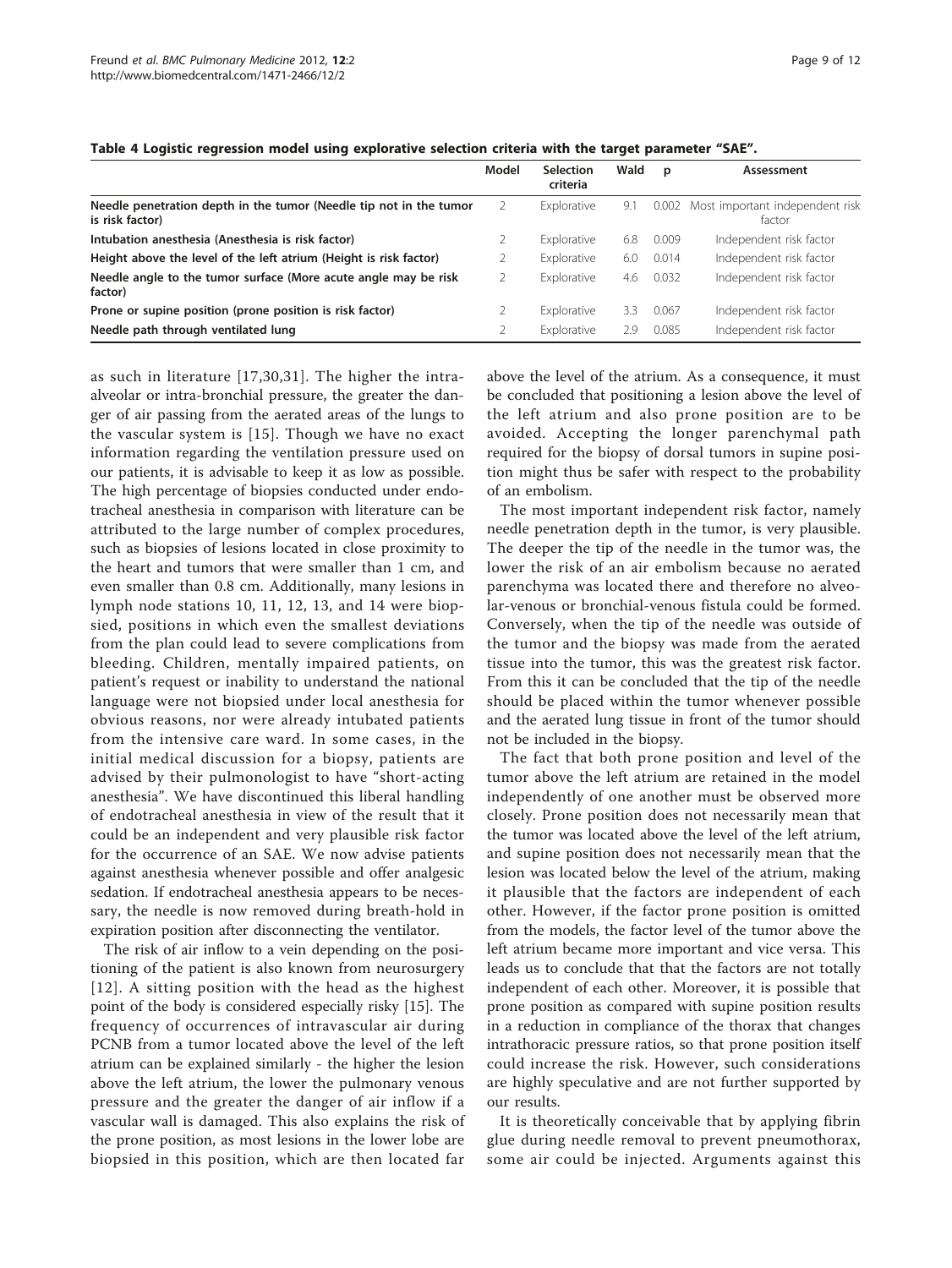mechanism are the fact that lack of air was always ensured before the injection and that the injection was administered only while withdrawing the needle to avoid applying a large amount of glue in one place. Since the fibrin glue was not omitted for any patient, the injection with fibrin glue could not be tested in this study with respect to a possible inherent risk. We do not believe that the fibrin glue could have had a significant role because the amount injected was always proportional to the length of the needle track through aerated lung tissue and there was thus covariance with a factor that played no role in the multivariate models. A prospective study of the risk to patients of administering fibrin glue, e.g. by omitting the fibrin glue in randomly selected patients with the advantages reported by Petsas et al. [[20](#page-10-0),[21\]](#page-10-0) in mind appears to be ethically problematic to say the least, and would require a protocol with interim analyses so that the study could be discontinued in the event an increased risk of pneumothorax became apparent.

The use of a coaxial system could be in itself a conceivable reason for the occurrence of an air embolism. The perfect workmanship of these products and the precise fit of the diameter of the cutting needle system to the inner diameter of the coaxial system could lead to the result that when inserting the cutting needle system into the coaxial needle, air is pressed through the coaxial needle into the patient's body. However, in a 10-cm long system, this would be maximum  $0.011 \text{ cm}^3$  and in a 15-cm long system, maximum  $0.017 \text{ cm}^3$  - amounts that could not be detected by CT scan even with a slice thickness of 0,625 mm. Furthermore, the number of biopsies, which is a gauge for the procedure of inserting the cutting needle into the coaxial needle, was not a risk factor for SAE. We therefore do not consider the use of a coaxial system to cause air embolisms in lung biopsies.

Subordinate, but conspicuous variables in the univariate analyses that could potentially influence the occurrence of an SAE were the number of biopsies taken and the penetration depth of the cutting needle. This appears to be immediately explainable, as an additional injury is caused with every biopsy or every specimen removed, which can ultimately lead to perforating a pulmonary vein. Increasing the penetration depth of the cutting needle system increases the length of the incision to extract a longer biopsy cylinder and a correspondingly longer section of tissue is injured.

If the tumor is not penetrated in the precise center, which is sometimes necessary because the center of the tumor is necrotic and would not yield any suitable specimens, the vital borders of the tumor are used instead. If the needle is then inserted tangentially into the tumor margin, it is conceivable that due to even a slight deviation, normal lung tissue and the junction from the tumor to the lung would be biopsied. This junction zone contains the vessels that the tumor displaces by its growth, so that an acute angle of the needle to the surface of the tumor also appears to be a plausible risk factor for an SAE, because the closer to the tumor margin the needle is inserted, the more acute this angle is. The position of a lesion near the base of the lung was also a subordinate risk factor. This can be explained by the fact that lung excursions are more pronounced in the basal region than in the apical region, which leads to a greater probability that vessels can be injured by the associated movement.

Since a fine needle biopsy (FNB) was not performed for any of the patients in our study, no statement with respect to the safety of PCNB in comparison to FNB can be made.

Due to the correlations between the position of the lesion in relation to the left atrium, needle angle with respect to the surface of the lesion, frequency of biopsy samples, and penetration depth with the occurrence of air embolisms, we consider the mechanical development of an alveolar-venous fistula to be the most likely reason for SAE [[15\]](#page-10-0). In view of the infrequency of hemoptysis in both groups (Table [1\)](#page-6-0), bronchial-venous fistulas [[14](#page-10-0),[15](#page-10-0)] appear to be unlikely, as does the pulmonaryarterial injection of air, because we did not find bleeding from the needle track in any patient nor was an intravascular position of a needle tip verified. However it is conceivable that air can enter a pulmonary vein, perhaps invisible due to its small size [\[11,13](#page-10-0)], from the tip of the needle or via a temporary alveolar-venous fistula connected with the lumen of the needle. For this reason, the needle must always be closed airtight and should not be left in situ unclosed any longer than absolutely necessary.

One further limitation of the study that should be mentioned is that the results are transferrable only to a limited extent to other centers that use endotracheal anesthesia less often. But because the risk factors level of the lesion above the atrium, positioning the patient in prone or supine position, and needle penetration depth in the tumor were factors independent of this, its significance might even be underestimated in this study out of statistical considerations. Any upward correction of the extent of the influence of these factors must be the subject of new studies, perhaps conducted in parallel in other centers. Conducting a prospective study does not seem to be ethically justifiable in light of our results. Only animal studies with specific individual technical research questions on the topic might possibly be conducted.

In summary, we can state that needle penetration depth in the tumor, endotracheal anesthesia, level of the lesion above the left atrium, and prone position are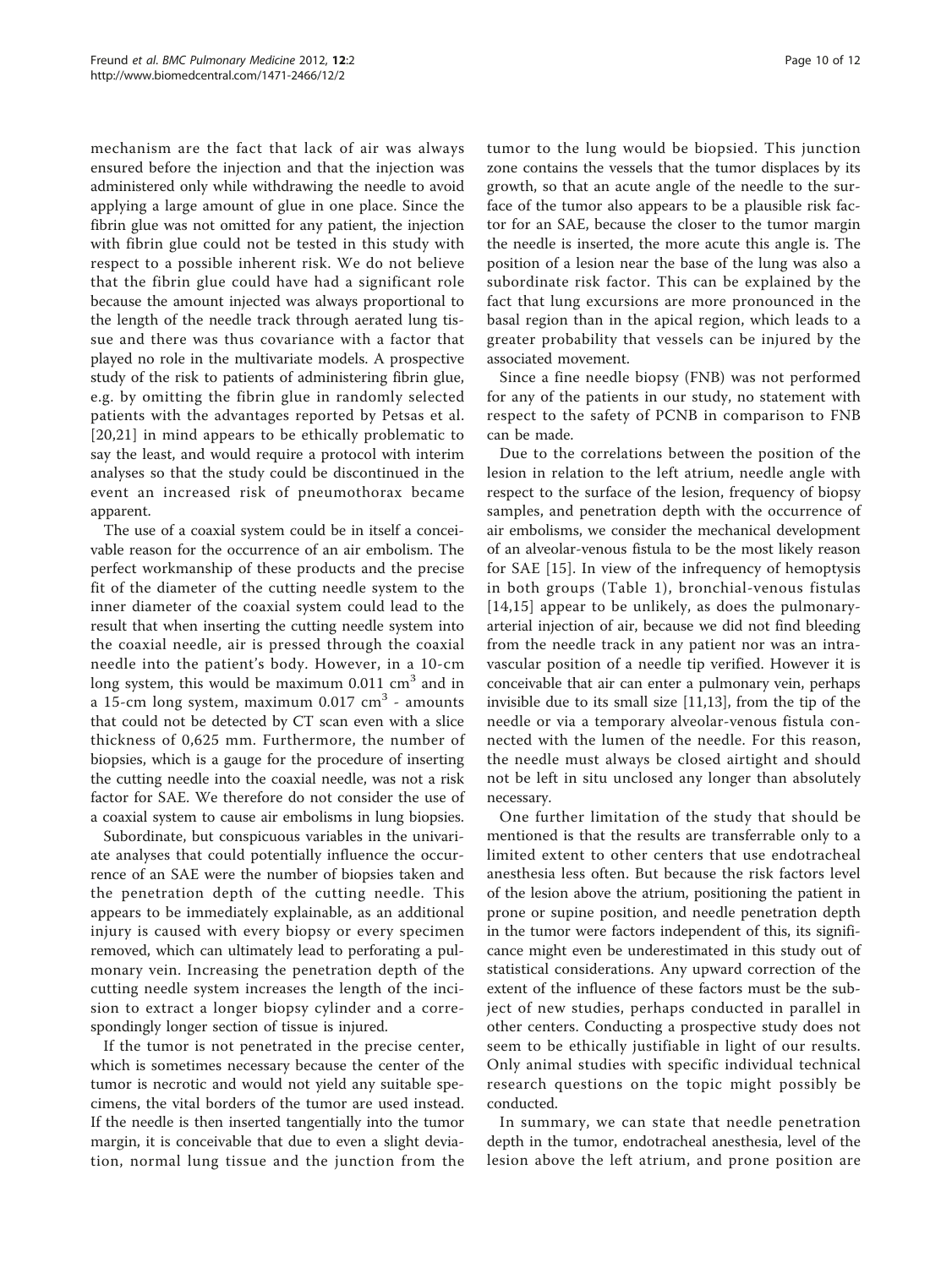<span id="page-10-0"></span>independent risk factors for the occurrence of an air embolism. Subordinate risk factors could include an acute angle of the needle to the tumor surface, frequency of biopsy samples, penetration depth of the cutting needle, and basal position of the lesion. The radiological incidence of an air embolism is 3.8%, clearly higher than previously estimated, while the incidence of clinically apparent air embolisms was consistent with that reported by other studies. About 15% of patients with confirmed intra-arterial air develop severe and potentially fatal consequences. To prevent air embolisms, endotracheal anesthesia should be avoided whenever possible. We recommend positioning the lesion to be biopsied below the level of the left atrium, and positioning the patient in supine position. The tip of the biopsy needle should be within the lesion during the biopsy procedure and including aerated lung tissue in the biopsy should be avoided.

#### Acknowledgements

We are indebted to Dr. Parinaz Nasseri and to Dr. Ernesto Hofmann for their help with formatting the manuscript. The study was done without any funds and without the help of any third parties.

#### Author details

<sup>1</sup>Department of Radiology, Innsbruck Medical University, Innsbruck, Austria. 2 Department of Anesthesiology, Innsbruck Medical University, Innsbruck, Austria.

#### Authors' contributions

The guarantors of integrity of the entire study were MF, BG and JP. They designed the study concept and were the main responsible authors for the intellectual content. They also did the data analysis. All authors were involved in the literature research, clinical research, manuscript preparation and manuscript review. However the main authors editing the manuscript were BG and JP. Data acquisition was performed by KG and TB. The statistical analyses were arranged by MF and BG. All authors read an approved the final manuscript.

#### Competing interests

The authors declare that they have no competing interests.

#### Received: 28 July 2011 Accepted: 6 February 2012 Published: 6 February 2012

#### References

- 1. Lucidarme O, Howarth N, Finet JF, Grenier PA: [Intrapulmonary lesions:](http://www.ncbi.nlm.nih.gov/pubmed/9609901?dopt=Abstract) [percutaneous automated biopsy with a detachable, 18-gauge, coaxial](http://www.ncbi.nlm.nih.gov/pubmed/9609901?dopt=Abstract) [cutting needle.](http://www.ncbi.nlm.nih.gov/pubmed/9609901?dopt=Abstract) Radiology 1998, 207:759-765.
- Regge D, Gallo T, Galli J, Bertinetti A, Gallino C, Scappaticci E: [Systemic](http://www.ncbi.nlm.nih.gov/pubmed/9038109?dopt=Abstract) [arterial air embolism and tension pneumothorax: two complications of](http://www.ncbi.nlm.nih.gov/pubmed/9038109?dopt=Abstract) [transthoracic percutaneous thin-needle biopsy in the same patient.](http://www.ncbi.nlm.nih.gov/pubmed/9038109?dopt=Abstract) Eur Radiol 1997, 7:173-175.
- Richardson CM, Pointon KS, Manhire AR, Macfarlane JT: [Percutaneous lung](http://www.ncbi.nlm.nih.gov/pubmed/12200241?dopt=Abstract) [biopsies: a survey of UK practice based on 5444 biopsies.](http://www.ncbi.nlm.nih.gov/pubmed/12200241?dopt=Abstract) Br J Radiol 2002, 75:731-735.
- 4. Tomiyama N, Yasuhara Y, Nakajima Y, Adachi S, Arai Y, Kusumoto M, Eguchi K, Kuriyama K, Sakai F, Noguchi M, Murata K, Murayama S, Mochizuki T, Mori K, Yamada K: [CT-guided needle biopsy of lung lesions:](http://www.ncbi.nlm.nih.gov/pubmed/16530369?dopt=Abstract) [a survey of severe complication based on 9783 biopsies in Japan.](http://www.ncbi.nlm.nih.gov/pubmed/16530369?dopt=Abstract) Eur J Radiol 2006, 59:60-64.
- Sinner WH: [The value and use of percutaneous trans-thoracic needle](http://www.ncbi.nlm.nih.gov/pubmed/22324055?dopt=Abstract) [biopsy in the diagnosis of intra-thoracic disease. Technique, indications,](http://www.ncbi.nlm.nih.gov/pubmed/22324055?dopt=Abstract) [results and complications.](http://www.ncbi.nlm.nih.gov/pubmed/22324055?dopt=Abstract) Röfo 1975, 123:197-202.
- 6. Um SJ, Lee SK, Yang DK, Son C, Kim KN, Lee KN, Kim YS: [Four cases of a](http://www.ncbi.nlm.nih.gov/pubmed/19182507?dopt=Abstract) [cerebral air embolism complicating a percutaneous transthoracic needle](http://www.ncbi.nlm.nih.gov/pubmed/19182507?dopt=Abstract) [biopsy.](http://www.ncbi.nlm.nih.gov/pubmed/19182507?dopt=Abstract) Korean J Radiol 2009, 10:81-84.
- 7. Jameson JB: [Aspiration biopsy of localized intrathoracic lesions.](http://www.ncbi.nlm.nih.gov/pubmed/5525081?dopt=Abstract) Australas Radiol 1970, 14:40-45.
- 8. Ibukuro K, Tanaka R, Takeguchi T, Fukuda H, Abe S, Tobe K: [Air embolism](http://www.ncbi.nlm.nih.gov/pubmed/19843723?dopt=Abstract) [and needle track implantation complicating CT-guided percutaneous](http://www.ncbi.nlm.nih.gov/pubmed/19843723?dopt=Abstract) [thoracic biopsy: single-institution experience.](http://www.ncbi.nlm.nih.gov/pubmed/19843723?dopt=Abstract) AJR Am J Roentgenol 2009, 193:W430-436.
- 9. Cheng HM, Chiang KH, Chang PY, Chou YF, Huang HW, Chou AS, Yen PS: [Coronary artery air embolism: a potentially fatal complication of CT](http://www.ncbi.nlm.nih.gov/pubmed/20335438?dopt=Abstract)[guided percutaneous lung biopsy.](http://www.ncbi.nlm.nih.gov/pubmed/20335438?dopt=Abstract) Br J Radiol 2010, 83:e83-85.
- 10. Kodama F, Ogawa T, Hashimoto M, Tanabe Y, Suto Y, Kato T: [Fatal air](http://www.ncbi.nlm.nih.gov/pubmed/10589573?dopt=Abstract) [embolism as a complication of CT-guided needle biopsy of the lung.](http://www.ncbi.nlm.nih.gov/pubmed/10589573?dopt=Abstract) J Comput Assist Tomogr 1999, 23:949-951.
- 11. Ghafoori M, Varedi P: [Systemic air embolism after percutaneous](http://www.ncbi.nlm.nih.gov/pubmed/18040731?dopt=Abstract) [transthorasic needle biopsy of the lung.](http://www.ncbi.nlm.nih.gov/pubmed/18040731?dopt=Abstract) Emerg Radiol 2008, 15:353-356.
- 12. Muth CM, Shank ES: [Gas embolism.](http://www.ncbi.nlm.nih.gov/pubmed/10675429?dopt=Abstract) N Engl J Med 2000, 342:476-482. 13. Mokhlesi B, Ansaarie I, Bader M, Tareen M, Boatman J: [Coronary artery air](http://www.ncbi.nlm.nih.gov/pubmed/11888990?dopt=Abstract) [embolism complicating a CT-guided transthoracic needle biopsy of the](http://www.ncbi.nlm.nih.gov/pubmed/11888990?dopt=Abstract) [lung.](http://www.ncbi.nlm.nih.gov/pubmed/11888990?dopt=Abstract) Chest 2002, 121:993-996.
- 14. Estrera AS, Pass LJ, Platt MR: [Systemic arterial air embolism in penetrating](http://www.ncbi.nlm.nih.gov/pubmed/2383113?dopt=Abstract) [lung injury.](http://www.ncbi.nlm.nih.gov/pubmed/2383113?dopt=Abstract) Ann Thorac Surg 1990, 50:257-261.
- 15. Ho AM, Ling E: [Systemic air embolism after lung trauma.](http://www.ncbi.nlm.nih.gov/pubmed/9952165?dopt=Abstract) Anesthesiology 1999, 90:564-575.
- 16. Thackray NM, Murphy PM, McLean RF, deLacy JL: [Venous air embolism](http://www.ncbi.nlm.nih.gov/pubmed/8605815?dopt=Abstract) [accompanied by echocardiographic evidence of transpulmonary air](http://www.ncbi.nlm.nih.gov/pubmed/8605815?dopt=Abstract) [passage.](http://www.ncbi.nlm.nih.gov/pubmed/8605815?dopt=Abstract) Crit Care Med 1996, 24:359-361.
- 17. Hiraki T, Fujiwara H, Sakurai J, Iguchi T, Gobara H, Tajiri N, Mimura H, Kanazawa S: [Nonfatal systemic air embolism complicating percutaneous](http://www.ncbi.nlm.nih.gov/pubmed/17699141?dopt=Abstract) [CT-guided transthoracic needle biopsy: four cases from a single](http://www.ncbi.nlm.nih.gov/pubmed/17699141?dopt=Abstract) [institution.](http://www.ncbi.nlm.nih.gov/pubmed/17699141?dopt=Abstract) Chest 2007, 132:684-690.
- 18. Guyatt GH, Oxman AD, Vist GE, Kunz R, Falck-Ytter Y, Alonso-Coello P, Schünemann HJ: [GRADE: an emerging consensus on rating quality of](http://www.ncbi.nlm.nih.gov/pubmed/18436948?dopt=Abstract) [evidence and strength of recommendations.](http://www.ncbi.nlm.nih.gov/pubmed/18436948?dopt=Abstract) BMJ 2008, 336:924-926.
- 19. Kuo HL, Cheng L, Chung TJ: [Systemic air embolism detected during](http://www.ncbi.nlm.nih.gov/pubmed/20122520?dopt=Abstract) [percutaneous transthoracic needle biopsy: report of two cases and a](http://www.ncbi.nlm.nih.gov/pubmed/20122520?dopt=Abstract) [proposal for a routine postprocedure computed tomography scan of](http://www.ncbi.nlm.nih.gov/pubmed/20122520?dopt=Abstract) [the aorto-cardiac region.](http://www.ncbi.nlm.nih.gov/pubmed/20122520?dopt=Abstract) Clin Imaging 2010, 34:53-56.
- 20. Petsas T, Vassilakos PJ, Dougenis D, Giannakenas C, Scopa CD, Vasiou K, Fezoulidis I: [Fibrin glue for sealing the needle track after percutaneous](http://www.ncbi.nlm.nih.gov/pubmed/8591623?dopt=Abstract) lung biopsy: Part I-[Experimental study.](http://www.ncbi.nlm.nih.gov/pubmed/8591623?dopt=Abstract) Cardiovasc Intervent Radiol 1995, 18(6):373-7.
- 21. Petsas T, Siamblis D, Giannakenas C, Tepetes K, Dougenis D, Spiropoulos K, Fezoulis I, Dimopoulos I: [Fibrin glue for sealing the needle track in fine](http://www.ncbi.nlm.nih.gov/pubmed/8591624?dopt=Abstract)[needle percutaneous lung biopsy using a coaxial system: Part II](http://www.ncbi.nlm.nih.gov/pubmed/8591624?dopt=Abstract)–Clinical [study.](http://www.ncbi.nlm.nih.gov/pubmed/8591624?dopt=Abstract) Cardiovasc Intervent Radiol 1995, 18:378-382.
- 22. Mountain CF, Dresler CM: [Regional lymph node classification for lung](http://www.ncbi.nlm.nih.gov/pubmed/9187199?dopt=Abstract) [cancer staging.](http://www.ncbi.nlm.nih.gov/pubmed/9187199?dopt=Abstract) Chest 1997, 111:1718-1723.
- 23. Sacks D, McClenny TE, Cardella JF, Lewis CA: [Society of Interventional](http://www.ncbi.nlm.nih.gov/pubmed/14514818?dopt=Abstract) [Radiology clinical practice guidelines.](http://www.ncbi.nlm.nih.gov/pubmed/14514818?dopt=Abstract) J Vasc Interv Radiol 2003, 14: S199-202.
- 24. Lew TW, Tay DH, Thomas E: [Venous air embolism during cesarean](http://www.ncbi.nlm.nih.gov/pubmed/8368543?dopt=Abstract) [section: more common than previously thought.](http://www.ncbi.nlm.nih.gov/pubmed/8368543?dopt=Abstract) Anesth Analg 1993, 77(3):448-52.
- 25. Lederer W, Schlimp C, Glodny B, Wiedermann FJ: Air embolism during CTguided transthoracic needle biopsy. BMJ Case Reports 2011, doi:10.1136/ bcr.04.2011.4113.
- 26. D'Agostino RB: Tests for normal distribution. In Goodness-of-fit techniques. Edited by: D'Agostino RB, Stepenes MA. Marcel Dekker, New York; 1986:367-390.
- 27. Kau T, Rabitsch E, Celedin S, Habernig SM, Weber JR, Hausegger KA: [When](http://www.ncbi.nlm.nih.gov/pubmed/18398638?dopt=Abstract) [coughing can cause stroke - a case-based update on cerebral air](http://www.ncbi.nlm.nih.gov/pubmed/18398638?dopt=Abstract) embolism [complicating biopsy of the lung.](http://www.ncbi.nlm.nih.gov/pubmed/18398638?dopt=Abstract) Cardiovasc Intervent Radiol 2008, 31:848-853.
- 28. Glenski JA, Cucchiara RF, Michenfelder JD: [Transesophageal](http://www.ncbi.nlm.nih.gov/pubmed/3083724?dopt=Abstract) [echocardiography and transcutaneous O2 and CO2 monitoring for](http://www.ncbi.nlm.nih.gov/pubmed/3083724?dopt=Abstract) [detection of venous air embolism.](http://www.ncbi.nlm.nih.gov/pubmed/3083724?dopt=Abstract) Anesthesiology 1986, 64:541-545.
- 29. Practice guidelines for perioperative transesophageal echocardiography. A report by the American Society of Anesthesiologists and the Society